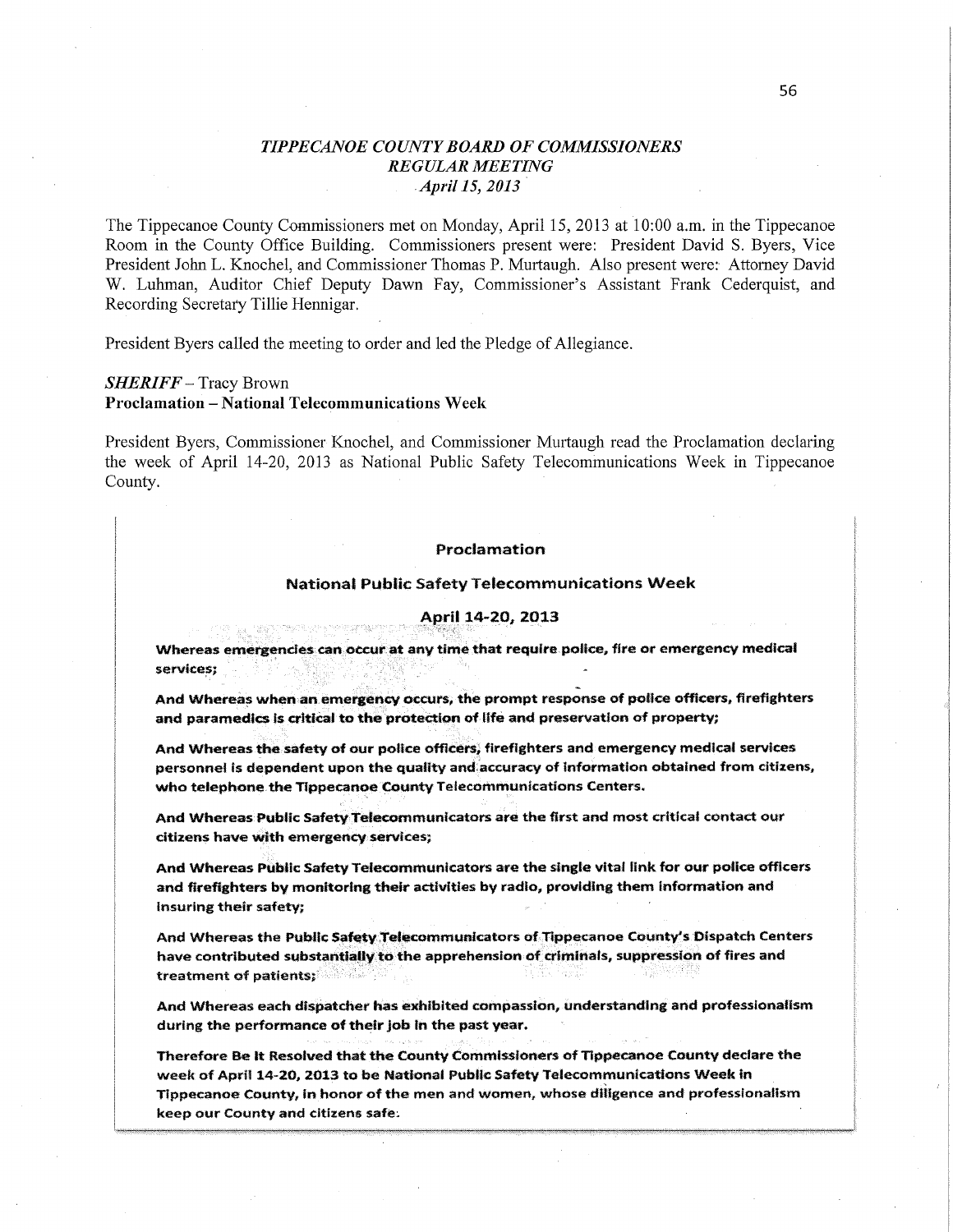Sheriff Brown said this is an opportunity to recognize some very hard working members of the Sheriff's staff, the Lafayette Police Department, and the Purdue University Police Department. The members have a difficult job; shifts are 24 hours a day, and typically they work in a dark room with a computer screen and a phone. They are the vital link to emergency services and this is the opportunity to thank them and the 911 Director, Major Williams. The phone at the Sheriff's office rang 72,000 times last year; adding in the additional calls coming in to Lafayette, West Lafayette, and Purdue University, over 200,000 calls were received in 2012.

## **APPROVAL OF MINUTES**

Commissioner Murtaugh moved to approve the minutes of the regular meeting held April 1,  $\bullet$ 2013, second by Commissioner Knochel; motion carried.

# PRESENTATION OF ACCOUNTS PAYABLE VOUCHERS

Commissioner Knochel moved to approve the accounts payable vouchers for April 4, 5, 10, 11,  $\bullet$ 12, and 15, 2013 as submitted without exception, second by Commissioner Murtaugh; motion carried.

#### ACCEPTANCE OF BIDS FOR TIPPECANOE VILLA ADA PROJECTS

Attorney Luhman opened the bids for the ADA project at Tippecanoe Villa and Cary Home.

|                                                   | TIPPECANOE VILLA ADA COMPLIANCE | PROJECT BID SUMMARY |               |                |                                           |               |               |               |
|---------------------------------------------------|---------------------------------|---------------------|---------------|----------------|-------------------------------------------|---------------|---------------|---------------|
| Date Bids were opened: APRIL 15, 2013             |                                 |                     |               | A              | Tri-Tech Construction Services, Inc.      |               |               |               |
| Notice given on:                                  | March 28 and April 4, 2013      |                     |               |                | 40 Aretz Lane, Lafayette, IN 47905        |               |               |               |
| In                                                | Lafayette Leader                |                     | Lafayette     | B              | Mulhaupt's, Inc.                          |               |               |               |
|                                                   |                                 |                     | Location      |                | 209 North 5th Street, Lafayette, IN 47901 |               |               |               |
| And on                                            | March 29 and April 5, 2013      |                     |               | $\mathbf C$    | Heritage Classic Construction, Inc.       |               |               |               |
| In                                                | Journal & Courier               |                     | Lafayette     |                | P.O. Box 4991, Lafayette, IN 47905        |               |               |               |
|                                                   |                                 |                     | Location<br>D |                | <b>Brand Electric</b>                     |               |               |               |
|                                                   |                                 |                     |               |                | 6274 East 375 South, Lafayette, IN 47905  |               |               |               |
|                                                   |                                 |                     |               | E              | Craig Wagoner Electric, Inc.              |               |               |               |
|                                                   |                                 |                     |               |                | 100 Farabee Dr #C, Lafayette, IN 47905    |               |               |               |
|                                                   |                                 |                     |               |                |                                           |               |               |               |
| DESCRIPTION                                       | <b>BIDDER</b>                   | <b>BIDDER</b>       | <b>BIDDER</b> | <b>BIDDER</b>  | <b>BIDDER</b>                             | <b>BIDDER</b> | <b>BIDDER</b> | <b>BIDDER</b> |
|                                                   | A                               | в                   | C             | D              | E                                         | F             | G             | $\mathbf H$   |
|                                                   |                                 |                     |               |                |                                           |               |               |               |
| Bid Package #1 GENERAL TRADES                     | 23,200,00<br>\$                 | 26,100.00<br>s      |               |                |                                           |               |               |               |
| ALT #1 - Add South Concrete Ramp at Cary Home     | s<br>7,175,00                   | 8,000.00<br>\$      |               |                |                                           |               | ÷.            |               |
| ALT #2 - Add North Concrete Ramp at Cary Home     | s<br>8,124.00                   | 8,900.00<br>s.      |               |                |                                           |               |               |               |
| ALT#3 - Add Girls Bldg Concrete Ramp at Cary Home | \$.<br>7,885.00                 | 8,500.00            |               |                |                                           |               |               |               |
| Bid Package #2 DOORS/FRAMES/HARDWARE              | \$129,160.00                    | \$124,262.00        |               |                |                                           |               |               |               |
|                                                   |                                 |                     |               |                |                                           |               |               |               |
| Bid Package #3 PAINTING                           |                                 |                     | 3,950.00<br>ŝ |                |                                           |               |               |               |
|                                                   |                                 |                     |               |                |                                           |               |               |               |
| Bid Package #4 ELECTRICAL                         |                                 |                     | ÷.            | 3,250.00<br>\$ | 1,460.00<br>s                             |               |               |               |
|                                                   |                                 |                     |               |                |                                           |               |               |               |
|                                                   |                                 |                     |               |                |                                           |               |               |               |
|                                                   |                                 |                     |               |                |                                           |               |               |               |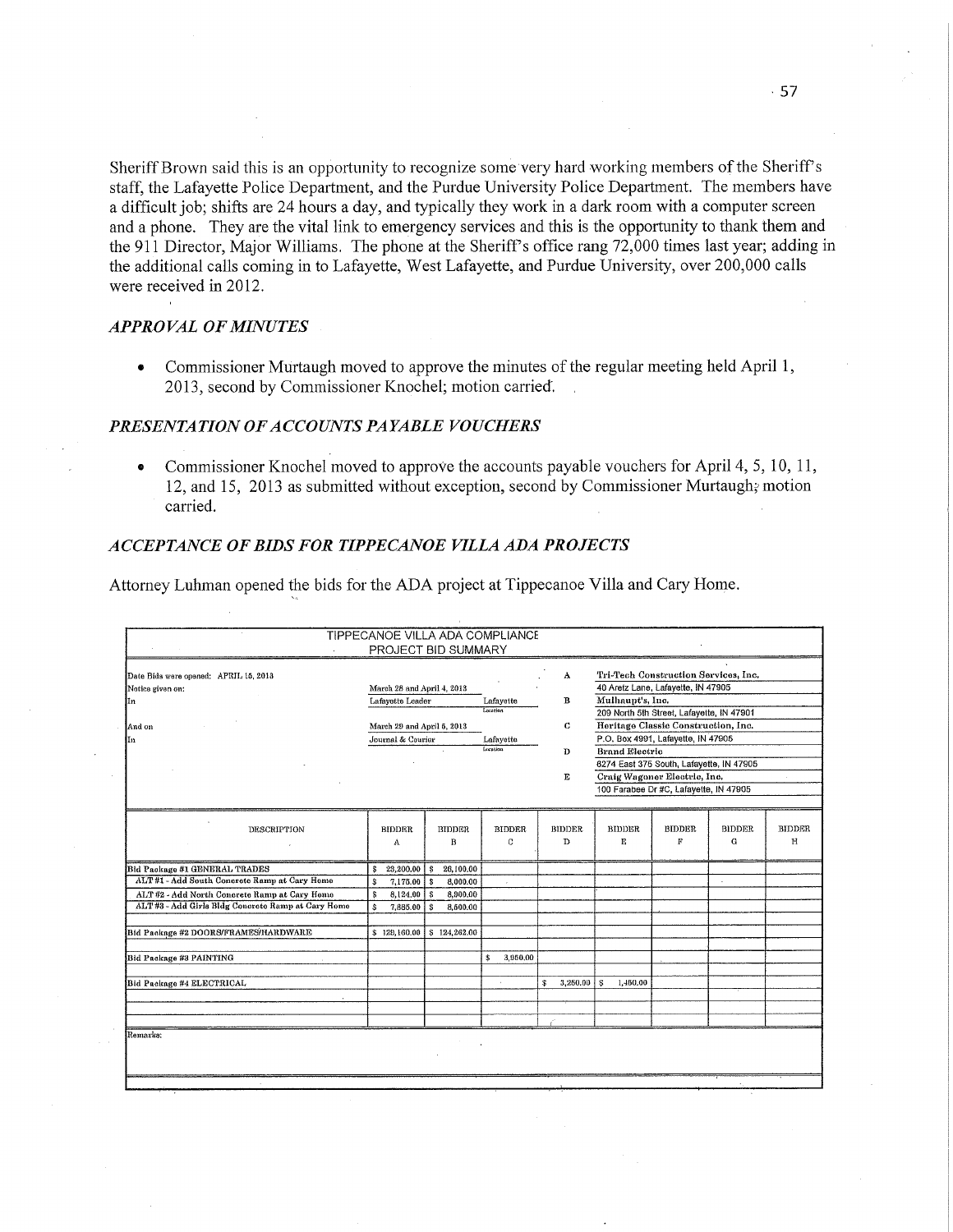Attorney Luhman recommended the bids be taken under advisement for review and compliance. President Byers thanked the bidders for submitting bids.

0' Commissioner Knochel moved to take the bids under advisement, second by Commissioner Murtaugh; motion carried.

## **HIGHWAY** — Opal Kuhl **Warranty Deed** Bridge #33 **Dale & Daleen** Rose

Highway Executive Director Kuhl presented a warranty deed for Bridge #33 located on CR 200 South, almost to East County Line Road. The deed is with Dale and Daleen Rose in the amount of \$2,010. The right—of-ways will be acquired in 2013 and replacement will be scheduled for 2014.

**0** Commissioner Knochel moved to approve the warranty deed with Dale and Daleen Rose as presented, second by Commissioner Murtaugh; motion carried.

# **Warrantsi Deed** Bridge #33 Jae **Christine** Kellogg, **Lizabeth** Ann **Montgomery** a/k/a **Lisabeth** Ann **Montgomery,** and **Michael** F. Bolyard as **equal tenants** in common, with life **estate** reserved by **Floyd** H. **Bolyard**

Director Kuhl presented a warranty deed for Bridge #33 with Jae Christine Kellogg, Lizabeth Ann Montgomery a/k/a Lisabeth Ann Montgomery, and Michael F. Bolyard as equal tenants in common, with life estate reserved by Floyd H. Bolyard in the amount of \$4,200.

**0** Commissioner Knochel moved to approve the warranty deed for Bridge #33 as presented, second by Commissioner Murtaugh, motion carried.

## Petition for **Vacation** of **Right-of—Way** Old CR **450N**

Director Kuhl presented a petition for vacation of right-of-way for Old CR 450N and said she also has the *Notice* of *Hearing* to be published. The section of road was removed and relocated as part of the Hoosier Heartland project.

**0** Commissioner Knochel moved to accept the petition as presented and set a public hearing date of May 6, second by Commissioner Murtaugh; motion carried.

## Permit to Close or **Block a County Highway** or **Road** for the *Every Fifteen Minutes* **Program** on Old USZ31 from Old **Romney Road/CR4OOS** to **CRSOOS** on **April** 16, **2013**

Sheriff Brown said tomorrow morning the McCutcheon High School students will be involved in the *Every Fifteen Minutes* Program. The program was developed from the fact someone dies every fifteen minutes as <sup>a</sup>result of a drunk or drug driving type crash. The program was previously completed at Harrison, West Lafayette, and Central Catholic High Schools. A mock crash will occur around 1:00; setup and road closure of USZ31 in front of the high school will begin early tomorrow Students will participate, followed by a convocation on Wednesday. Notification will go out tonight and law enforcement will be directing traffic tomorrow. Sheriff Brown invited all to attend.

• Commissioner Knochel moved to approve the permit for road closure as presented, second by Commissioner Murtaugh; motion carried. *-*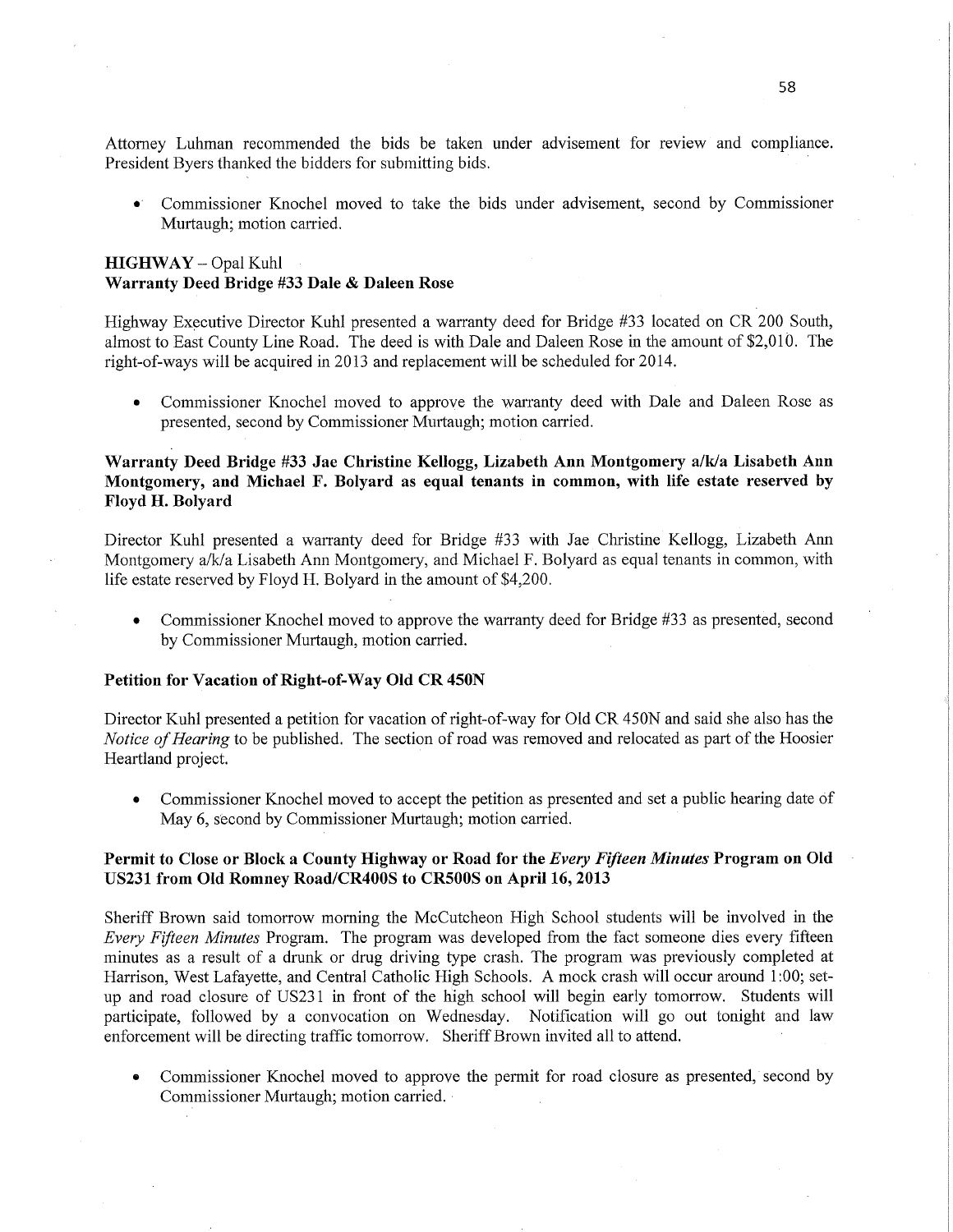#### **Bridge #1040 Project** —— **Change Order** #1 **from Rieth—Riley'Construction**

Director Kuhl said the change order is the first and only one on Bridge #1040 as the project was just completed. The amount is \$14,226.07 for the change order; the total amount for the project is \$349,245.07 The change order was needed for problems with an area **having soft** fill, creating the need for structural backfill

**0** Commissioner Knochel moved to approve the change order from Kieth-Riley for Bridge #1040 as presented, second by Commissioner Murtaugh; **motion** carried.

## A UDITOR – Dawn Fay **Proposal from Information & Records Associates**

Auditor Chief Deputy Fay presented **a** proposal from Information & Records Associates saying it is the same company that scanned the property record cards. Information & Records Associates will scan the Homestead Verification forms (pink forms) and create a searchable database and a database which is required to be sent to the State. The contract price is based on per piece and the estimate is anticipated to be \$17,000-\$18,000; paid from the ineligible Homestead **Fund.** The **funding** for the proposal was approved by Council.

**0 Commissioner** Knochel moved to approve the proposal as presented, second by Commissioher Murtaugh; motion carried.

## *GRANTS* - Laurie Wilson . **Permission** to **Accept Grant**

Grant Facilitator Wilson requested permission to accept a grant for Cary Home in the amount of \$23,400 from the Indiana Criminal Justice **Institute** (ICJI) for year two of the Truancy Accountability Project.

**0** Commissioner Knochel moved to approve the acceptance of the grant as presented, second by Commissioner Murtaugh; motion carried.

Grant **Facilitator** Wilson requested permission to accept a grant for Juvenile Probation in the amount of \$7,718 from ICJI for year two of the Substance Abuse and Assessment Project.

Commissioner Knochel moved to approve the acceptance of the grant as presented, second by Commissioner Murtaugh; motion carried.

Grant Facilitator Wilson requested permission to accept a grant in the amount of \$493,274 from the Indiana Department of Corrections for Cary Home Youth Services. It is **a** two-year agreement for 2013 — 2015 at \$246,637 per year. Community Corrections and Youth Services are two separate contracts.

Commissioner Knochel moved to approve the acceptance of the grant as presented, second by Commissioner Murtaugh; motion carried.

#### **Permission** to **Apply** For **Grant**

Grant Facilitator Wilson requested **permission** to apply for **a** grant for Superior Court 3 1n the amount of \$6,000 from the Drug Free Coalition for substance abuse assessments.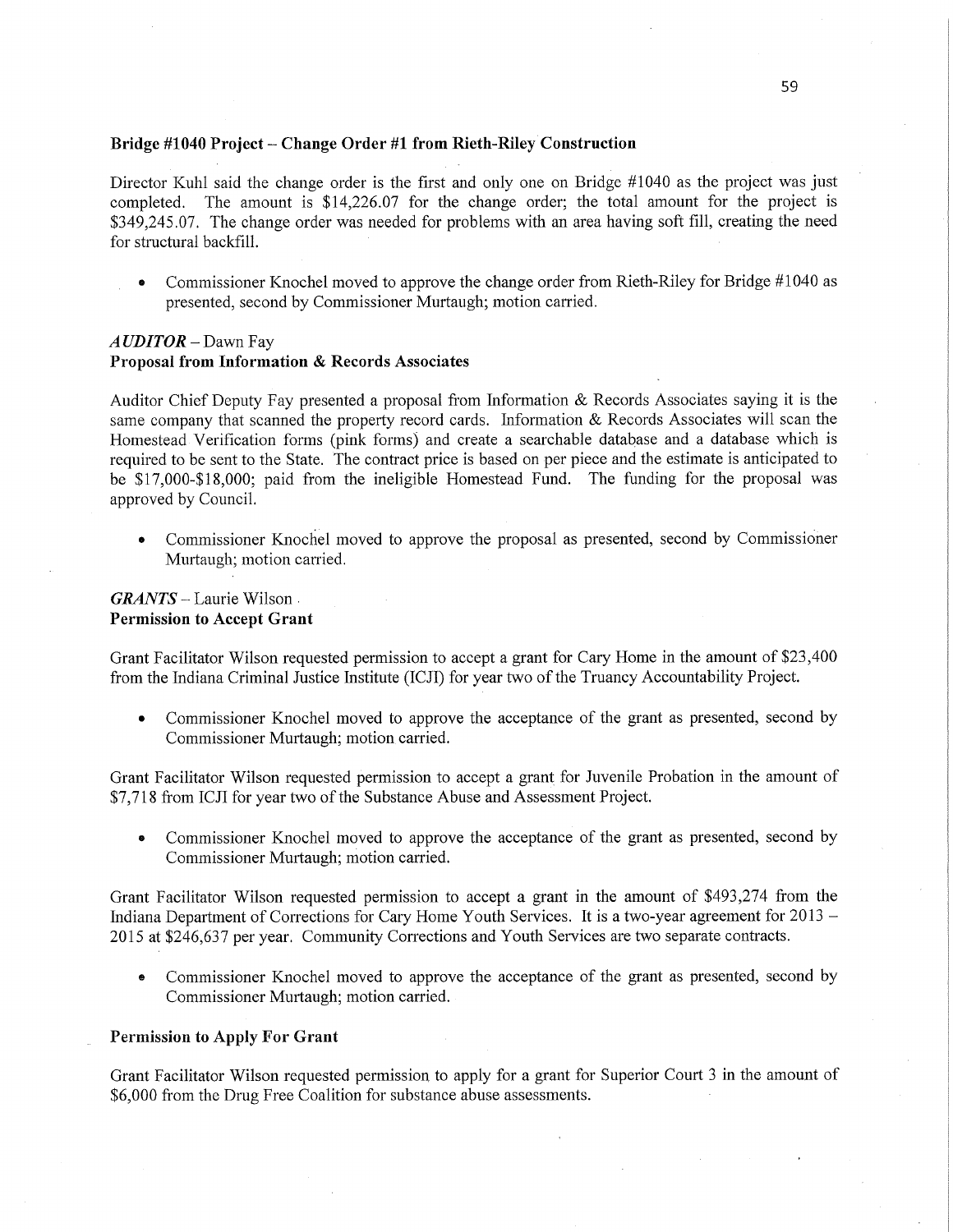**0** Commissioner Knochel moved to approve permission to apply for the grant as presented, second by Commissioner Murtaugh; motion carried.

Grant Facilitator Wilson requested permission to apply for a grant for Juvenile Probation in the amount of \$4,200 from the Drug Free Coalition for synthetic marijuana (spice) drug screens.

Commissioner Knochel moved to approve permission to apply for the grant as presented, second by Commissioner Murtaugh; motion carried.

Grant Facilitator Wilson requested permission to apply for <sup>a</sup>grant for Court **Services** in the amount of \$27,300 from the Drug Free Coalition for Prime classes. The grant will be used for workbooks and the contractor to teach the class.

**0** Commissioner Knochel moved to approve permission to apply for the grant as presented, second by Commissioner Murtaugh; motion carried.

#### *APPLICATION TO VILLA*

**0** Commissioner Knochel **moved** to accept the application to Tippecanoe Villa for Madonna *.* Roswarski, second by Commissioner Murtaugh; motion carried.

#### *UNFINISHED/NEW BUSINESS*

Highway Director Kuhl provided an update on the culvert that recently caused a portion'of the road to wash away near Dayton. It will take at least two weeks to begin as the engineer is working on a design. The culvert was 36" and will need to be larger; it was a brick arch with stone headwalls at the end built about 100 years ago. 36" corrugated metal was added and buried on each end, probably 40-50 years ago. **Once** the design is completed, a decision will be made **about** handling the repair in-house or the need for an outside contractor.

#### **REPORTS** ON **FILE**

The following reports will be on file in the Commissioner's Office:

Building Commission Library . Crystal Creek Boarding Kennel (2) Central Mail and Duplicating

#### *PUBLIC COMMENT*

As there were no public comments, Commissioner Knochel moved to adjourn.

Meeting adjourned at 10:23 a.m.

## BOARD OF COMMISSIONERS OF THE COUNTY OF TIPPECANOE-